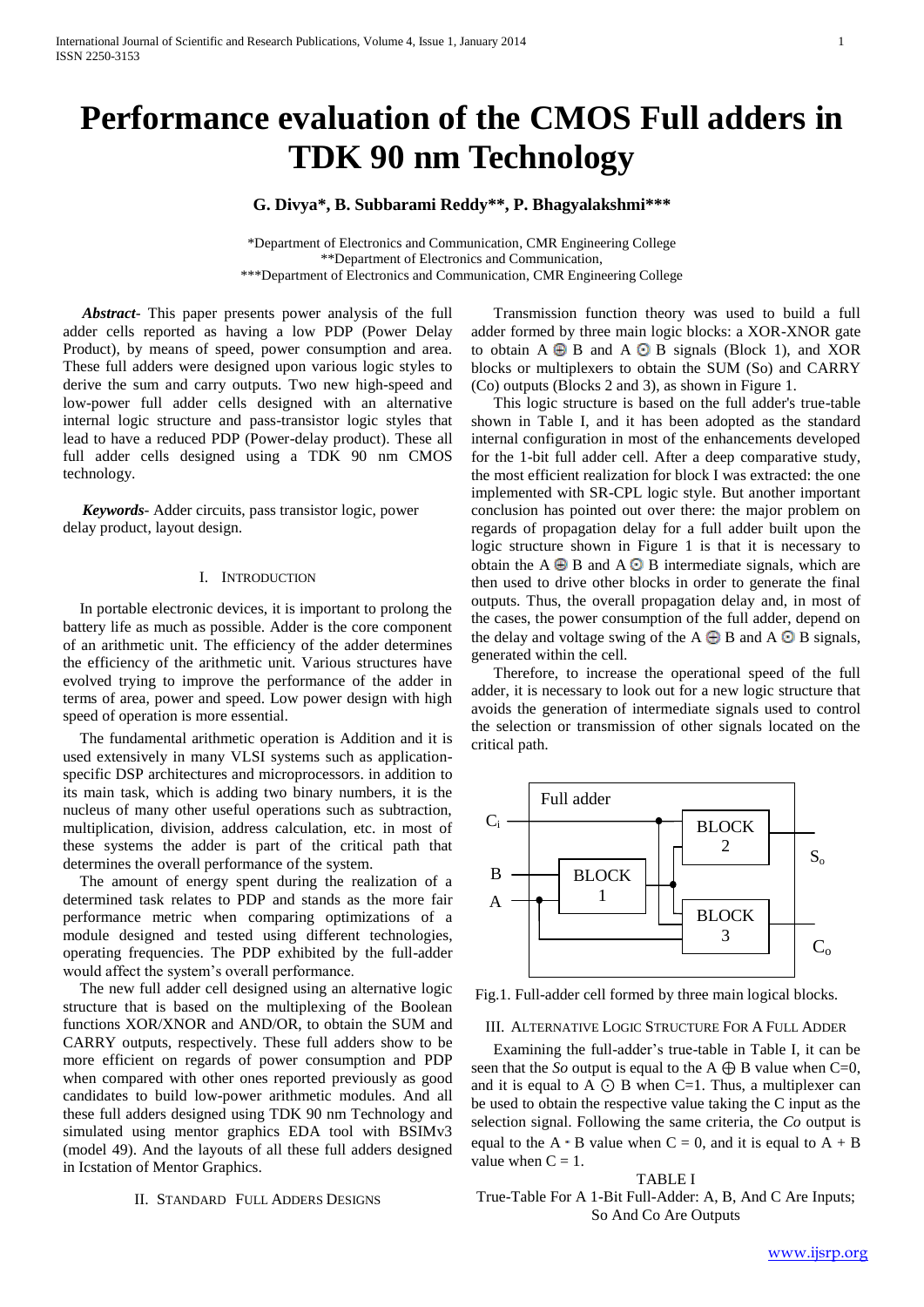| $\mathbf C$ | B | A | So               | Co             |  |
|-------------|---|---|------------------|----------------|--|
| 0           | 0 | 0 | $\overline{0}$   | $\overline{0}$ |  |
| $\bf{0}$    | 0 |   |                  | $\overline{0}$ |  |
| $\bf{0}$    | 1 | 0 |                  | $\overline{0}$ |  |
| 0           |   |   | 0                |                |  |
| 1           | 0 | 0 |                  | 0              |  |
| 1           | 0 |   | $\boldsymbol{0}$ |                |  |
| 1           |   | 0 | 0                |                |  |
|             |   |   |                  |                |  |

 Again, C can be used to select the respective value for the required condition, driving a multiplexer. Hence, an alternative logic scheme to design a full-adder cell can be formed by a logic block to obtain the  $A \oplus B$  and  $A \odot B$ signals, another block to obtain the  $A \cdot B$  and  $A + B$  signals, and two multiplexers being driven by the C input to generate the *So* and *Co* outputs, as shown in Fig. 1 .

 The features and advantages of this logic structure are as follows.

• There are not signals generated internally that control the selection of the output multiplexers. Instead, the C input signal, exhibiting a full voltage swing and no extra delay, is used to drive the multiplexers, reducing so the overall propagation delays.

• The capacitive load for the C input has been reduced, as it is connected only to some transistor gates and no longer to some drain or source terminals, where the diffusion capacitance is becoming very large for sub-micrometer technologies. Thus, the overall delay for larger modules where the C signal falls on the critical path can be reduced.

• The propagation delay for the *So* and *Co* outputs can be tuned up individually by adjusting the XOR/XNOR and the AND/OR gates; this feature is advantageous for applications where the skew between arriving signals is critical for a proper operation (e.g., wave pipelining), and for having well balanced propagation delays at the outputs to reduce the chance of glitches in cascaded applications.

• The inclusion of buffers at the full-adder outputs can be implemented by interchanging the XOR/XNOR signals, and the AND/OR gates to NAND/NOR gates at the input of the multiplexers, improving in this way the performance for loadsensitive applications.



Fig. 2. Alternative logic scheme for designing full-adder cells.

Two new full-adders have been designed using the logic styles DPL and SR-CPL, and the new logic structure presented in Fig. 3. Fig. 4 presents a full-adder designed using a DPL logic style to build the XOR/XNOR gates, and a passtransistor based multiplexer to obtain the *So* output. In Fig. 4, the SR-CPL logic style was used to build these XOR/XNOR

gates. In both cases, the AND/OR gates have been built using a powerless and groundless pass-transistor configuration, respectively, and a pass-transistor based multiplexer to get the *Co* output.



Fig. 3. Full-adder designed with a DPL logic style.



Fig 4. Full-adder designed with the SR-CPL logic style.

# IV.SIMULATION SETUP

The test bed used to simulate the full adders being compared is shown in Figure 5. This simulation environment has been commonly used to compare the performance of the full adders.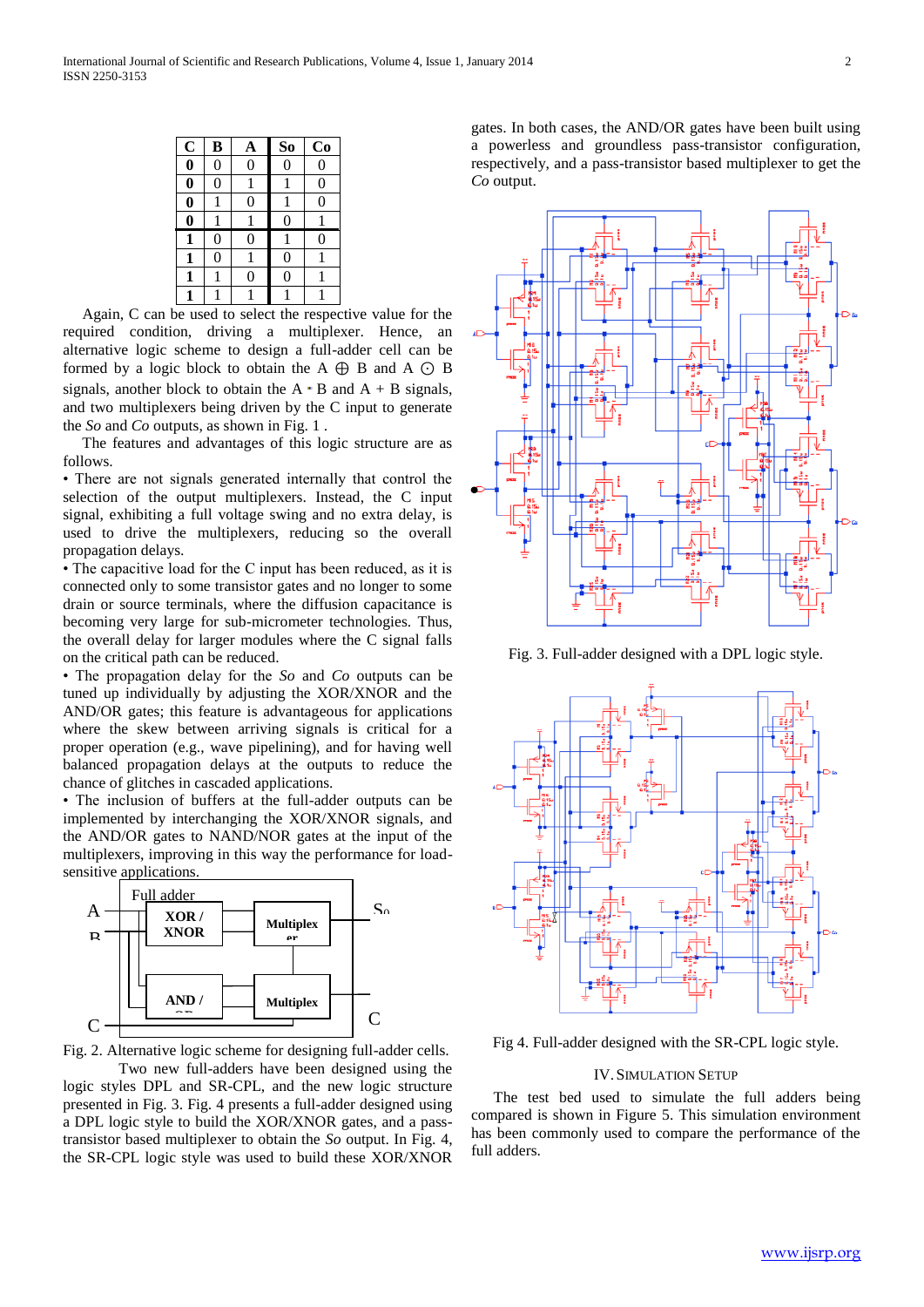The advantage of using this test bed is that the Following power components are taken into account, besides the dynamic one:

The short-circuit dissipation of the inverters connected at the full adder inputs.



Fig 5. Test bed used for simulating the full-adders under comparison.

This power consumption varies according to the capacitive load that the adder module offers at the inputs. Even more, the energy required to charge and discharge the full adder internal nodes when the module has no direct power supply connections (such is the case of pass-transistor logic styles), comes through these inverters connected at the full adder inputs.

- $\triangleright$  The short-circuit consumption of the full adder itself, as it is receiving signals with finite slopes coming from the buffers connected at the inputs, instead of ideal ones coming from voltage sources.
- $\triangleright$  The short-circuit and static dissipation of the inverters connected to the outputs of the full adder due to the finite slopes and degraded voltage swing of the full adder output signals.

The importance of including the effects and power consumption of the buffers connected at the inputs and outputs of the full adder cell come from the fact that the module is always going to be used in combination with other modules to build a larger system, and these static inverters are a good generalization for any other module to be considered.

# V. SIMULATION RESULTS

Seven full adders were compared on regards of power consumption and delay. They were named: new14T[1], HPSC[2], HYBRID[3], HYBRID CMOS[4], CPL[5], DPL and SR-CPL[6].

The schematics and layouts were designed using a TDK 90 nm CMOS technology, and simulated using the BSIM3v3 model (level 49) and the post-layout extracted netlists containing R and C parasitics. Simulations were carried out using ICSTUDIO in Mentor Graphics Eda Tool. Table 2 shows the simulation results for full-adders performance

comparison, regarding power consumption, propagation delay, PDP and area.

The ICSTUDIO in Mentor Graphics EDA Tool simulations showed that of 59.56% power savings and 57.51% for the PDP for the joint optimization at 5v. And 52.32% power savings and 48.83% for the PDP for the joint optimization at 1.8v.

TABLE III SIMULATION RESULTS OF THE FULL-ADDERS COMPARED

| S.                      | Name of                      | No. of                          |                                |                         | Area $(\mu m2)$  |        |               |               |  |  |  |
|-------------------------|------------------------------|---------------------------------|--------------------------------|-------------------------|------------------|--------|---------------|---------------|--|--|--|
| N<br>0.                 | the full<br>adder            | transist<br>ors                 | Frequency                      |                         | L                | W      |               | $L^*W$        |  |  |  |
| $\mathbf{1}$            | NEW14T                       | 14                              | <b>200 MHZ</b>                 |                         | 5.14             | 7.75   |               | 39.83         |  |  |  |
|                         | <b>HYBRID</b>                |                                 |                                |                         |                  |        |               |               |  |  |  |
| $\overline{c}$          | <b>CMOS</b>                  | 24                              | <b>200 MHZ</b>                 |                         | 4.92             | 9.07   |               | 44.61         |  |  |  |
| $\overline{\mathbf{3}}$ | <b>HPSC</b>                  | 22                              | <b>200 MHZ</b>                 |                         | 6.49             | 7.60   |               | 49.31         |  |  |  |
| $\overline{4}$          | <b>HYBRID</b>                | 26                              | <b>200 MHZ</b>                 |                         | 5.76             | 9.57   |               | 55.11         |  |  |  |
| 5                       | CPL                          | 28                              | <b>200 MHZ</b>                 |                         | 7.37             | 8.29   |               | 61.10         |  |  |  |
| 6                       | <b>DPL</b>                   | 28                              | <b>200 MHZ</b>                 |                         | 4.89             | 7.95   |               | 38.87         |  |  |  |
| $\overline{7}$          | <b>SRCPL</b>                 | 26                              | <b>200 MHZ</b><br>5.40<br>7.72 |                         |                  |        | 41.69         |               |  |  |  |
|                         | at 5v Supply voltage         |                                 |                                |                         |                  |        |               |               |  |  |  |
| S.<br>N                 | Name of<br>the full          | Power                           | Propagation delay (ps)         |                         |                  |        | <b>PDP</b>    |               |  |  |  |
| $\mathbf{0}$            | adder                        | dissipat<br>ion(uW<br>$\lambda$ | <b>Sum</b>                     | Carry                   | Average<br>delay |        | $(uw*ps)$     |               |  |  |  |
| $\mathbf{1}$            | <b>HYBRID</b>                | 1206.5                          | 147.<br>$\mathbf{1}$           | 160.5<br>9              | 153.8            |        |               | 185668.2<br>8 |  |  |  |
| $\overline{c}$          | <b>HPSC</b>                  | 1214.6                          | 146.<br>6                      | 152.1<br>9              | 149.3            |        | 181455.1<br>6 |               |  |  |  |
| 3                       | <b>HYBRID</b><br><b>CMOS</b> | 912.2                           | 205.<br>4                      | 171.1<br>9              | 188.3            |        | 171815.1<br>4 |               |  |  |  |
| 4                       | NEW14T                       | 983.8                           | 152.<br>3                      | 146.7<br>$\mathbf{0}$   | 149.5            |        | 147081.8<br>8 |               |  |  |  |
| 5                       | <b>CPL</b>                   | 540.3                           | 205.<br>7                      | $\overline{204.7}$<br>9 |                  | 205.2  |               | 110931.5<br>9 |  |  |  |
| 6                       | <b>DPL</b>                   | 491.3                           | 189.<br>1                      | 176.5<br>6              | 182.8            |        | 89837.66      |               |  |  |  |
| 7                       | <b>SRCPL</b>                 | 490.9                           | 139.<br>9                      | 181.4<br>9              | 160.6            |        | 78893.24      |               |  |  |  |
|                         |                              | at 1.8v Supply voltage          |                                |                         |                  |        |               |               |  |  |  |
| S.<br>N                 | Name of<br>the full          | Power<br>dissipat               | Propagation delay (ps)         |                         |                  |        |               | <b>PDP</b>    |  |  |  |
| 0.                      | adder                        | ion<br>(uW)                     | Sum                            | Carry                   | Average<br>delay |        | $(uw*ps)$     |               |  |  |  |
| $\mathbf{1}$            | NEW14T                       | 8.85                            | 136.<br>1                      | 115.4                   | 125.8            |        | 1113.33       |               |  |  |  |
| $\overline{c}$          | <b>HYBRID</b><br><b>CMOS</b> | 6.13                            | 153.<br>9                      | 131.8                   |                  | 142.9  |               | 876.65        |  |  |  |
| 3                       | <b>HYBRID</b>                | 6.57                            | 108.<br>3                      | 133.3                   | 120.8            |        | 793.54        |               |  |  |  |
| $\overline{4}$          | <b>HPSC</b>                  | 6.57                            | 108.<br>$\overline{c}$         | 125.0                   | 116.6            |        |               | 765.83        |  |  |  |
| 5                       | <b>CPL</b>                   | 4.65                            | 142.<br>6                      | 147.1                   | 144.8            |        |               | 673.27        |  |  |  |
| 6                       | <b>DPL</b>                   | 4.23                            | 133.<br>6                      | 158.8                   | 146.2            |        |               | 617.93        |  |  |  |
| 7                       | <b>SRCPL</b>                 | 4.21                            | 98.8                           | 148.7                   | 123.6            | 521.23 |               |               |  |  |  |

# VI.CONCLUSIONS